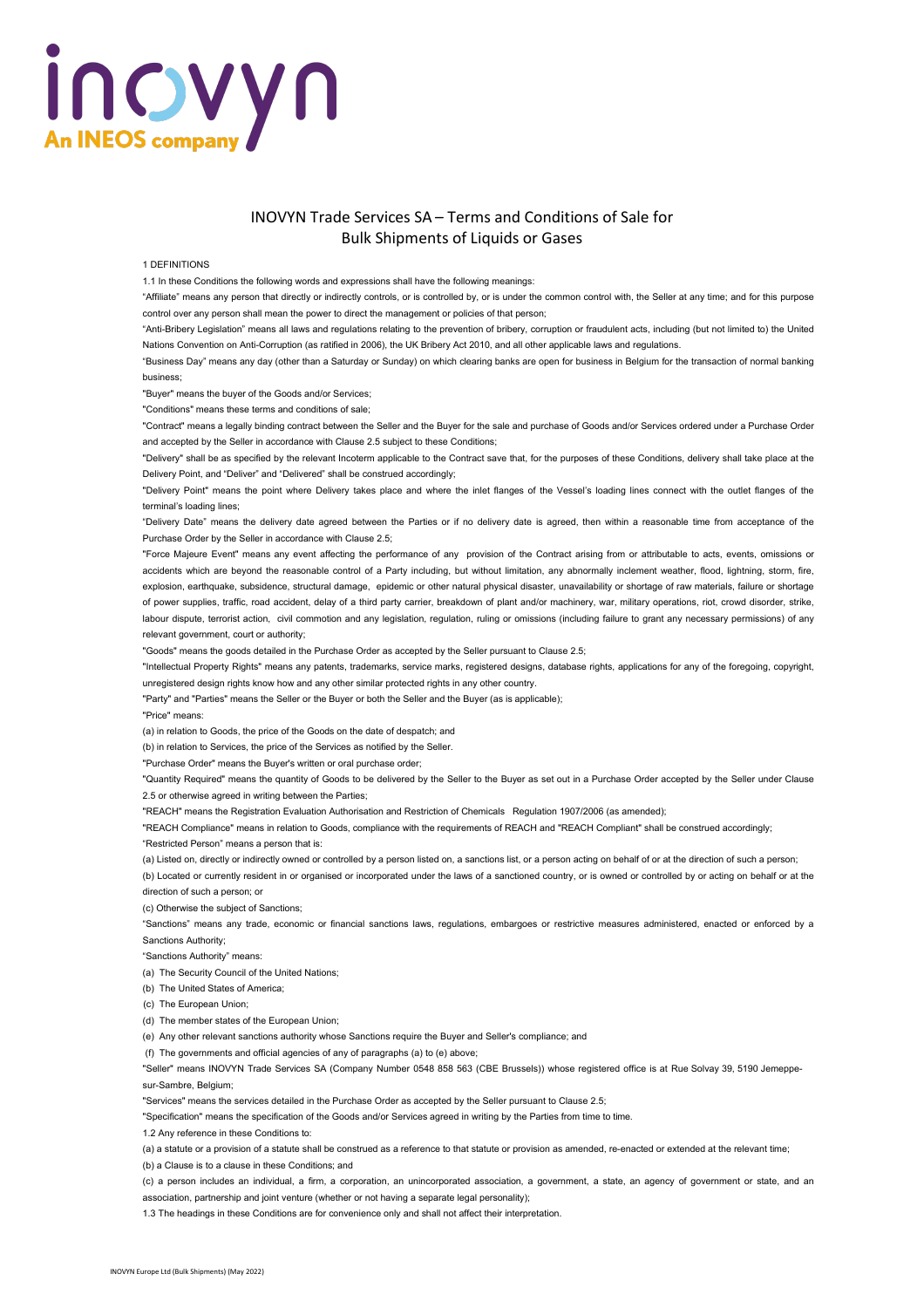# incwyn **An INEOS company**

1.4 Where the context dictates, the singular shall include the plural and vice versa and any gender includes the other gender.

2 BASIS OF SALE

2.1 Any quotation (whether written or oral) is given on the basis that it is an invitation to treat only and no Contract will come into existence until the occurrence of one of the events set out in Clause 2.5.

2.2 Unless otherwise agreed in writing any quotation is valid only for a period of thirty (30) days from its date of issue provided that the Seller has not previously

withdrawn it by written or oral notice to the Buyer and shall be subject to the availability of the Goods and/or resources available to perform the Services.

2.3 Each Purchase Order constitutes a separate offer by the Buyer to purchase the Goods and/or Services subject to these Conditions.

2.4 Each Purchase Order shall contain:

(a) the Goods and/or Services required;

(b) the Specification;

(c) the Delivery Address (or confirmation that the Buyer will collect the Goods from the Seller);

(d) the quantity of Goods and/or Services it requires; and

(e) the date on which the Buyer would like the Goods to be delivered and/or the Services to be performed (such date not being binding on the Seller and being subject to Clause 4.1)

2.5 The Purchase Order shall be deemed to be accepted on the occurrence of the earlier of:

(a) the issue by the Seller of an acknowledgement of the Purchase Order;

(b) notification by the Seller that the Goods are ready for delivery or that the Services can be performed; or

(c) delivery of the Goods and/or commencement of the performance of the Services (or any part of the Goods and/or Services).

and such occurrence shall create a Contract.

2.6 Nothing in these Conditions shall oblige the Seller to accept a Purchase Order from the Buyer.

2.7 Subject to Clause 18, these Conditions shall apply to the Contract to the exclusion of all other terms and conditions including, but without limitation, any under which a Purchase Order has been issued.

2.8 In the event of any queries, inaccuracies, typographical, clerical or other error or omission in any sales literature, quotation, price list or acknowledgment of Purchase Order, the Seller shall contact the Buyer and such document shall be subject to correction without any liability on the part of the Seller.

2.9 Any Purchase Order which has been accepted by the Seller pursuant to Clause 2.5 may only be cancelled, postponed or varied by the Buyer with the prior consent of the Seller.

2.10 The Buyer represents, warrants and undertakes to the Seller that it shall promptly provide to the Seller such information as may reasonably be required from time to time in order to obtain and maintain REACH Compliance in respect of the Goods and it shall comply with its obligations under REACH.

3 SPECIFICATIONS, WARRANTIES AND REPRESENTATIONS

3.1 The Seller warrants that:

(a) the Goods and/or Services sold to the Buyer shall comply with the Specification (unless agreed otherwise by the Parties in writing); and

(b) it shall use reasonable endeavours to obtain and maintain REACH Compliance in respect of the Goods or procure the same save where it is the Buyer's responsibility pursuant to REACH to obtain and/or procure REACH Compliance and the non-compliance is not caused by any act or omission of the Buyer.

3.2 Any suggestion or representation concerning any possible use of the Goods and/or Services made by the Seller in any sales or marketing literature or in any response to a specific enquiry is given in good faith, but it is entirely for the Buyer (and its customers) to satisfy themselves fully as to the suitability of the Goods and/or Services for any particular purpose. No suggestion or representation relating to such possible use shall form part of the Contract.

3.3 The Buyer shall, within 2 Business Days of the delivery of the Goods and/or performance of the Services, notify the Seller in writing of any defect by reason of which the Buyer alleges that the Goods delivered and/or Services performed are not in accordance with the Specification and which should be apparent on reasonable inspection.

3.4 If the Buyer fails to give notice under Clause 3.3 then, except in respect of any defect that is not one which should be apparent on reasonable inspection, the Goods and/or Services shall be deemed conclusively to be in all respects in accordance with the Specification and accepted by the Buyer.

3.5 If within a period of 7 Business Days from the date of delivery of the Goods and/or performance of the Services any of the delivered Goods and/or performed Services are proved to the reasonable satisfaction of the Seller not to comply with the Specification due to defects in materials, workmanship or composition (other than a composition specified by the Buyer) the Seller at its option will:

(a) replace such Goods and/or re-perform such Services free of charge;

(b) refund the price of such Goods and/or Services; or

(c) agree a reduced fee for such Goods and/or Services,

and this shall be the sole and exclusive remedy of the Buyer in respect of non-conformance with the Specification and in lieu of all rights and remedies the Buyer may have.

3.6 The Seller's obligation under Clause 3.5 will not apply where:

(a) the Goods have been improperly altered in any way whatsoever, or have been subject to misuse;

(b) the Goods have been improperly used;

(c) the Goods have been mixed incorrectly with other products or mixed with incompatible products;

(d) any instructions as to storage of the Goods have not been complied with in all respects; or

(e) the Buyer has failed in accordance with Clause 3.3 to notify the Seller where the defect should be apparent on reasonable inspection, or within 2 Business Days of the same coming to the knowledge of the Buyer where the defect is not one which should be apparent on reasonable inspection, and in any event no later than 7 Business Days from the date of delivery.

3.7 Any Goods that have been replaced will belong to the Seller. Any replacement Goods issued by the Seller will be liable to a replacement or refund under the terms specified in Clause 3.5.

3.8 Except as otherwise provided in these Conditions, all warranties, conditions and other terms implied by statute or common law including without limitation any warranty as to REACH Compliance of the Goods (except for the conditions implied by section 12 of the Sale of Goods Act 1979 and section 2 Sale and Supply of Goods and Services Act 1982) are, to the fullest extent permitted by law, excluded from the Contract.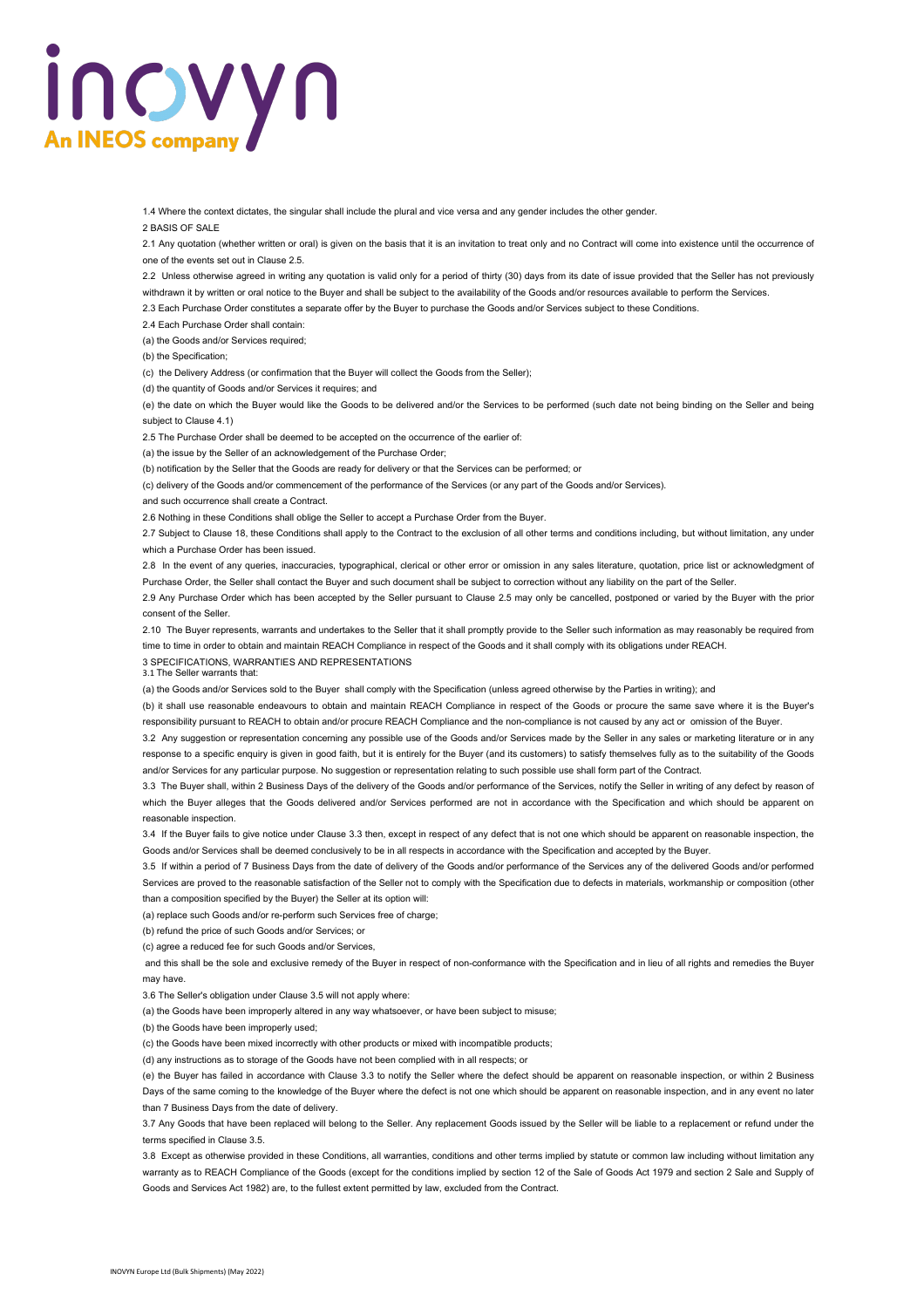# incyyn **An INEOS company**

### 4 DELIVERY

4.1 The Seller will use reasonable endeavours to Deliver the Goods in each of the Buyer's Purchase Orders it accepts by the Delivery Date, but the timing of delivery of the Goods will not be of the essence in the Contract.

4.2 If, despite using reasonable endeavours, the Seller is unable for any reason to fulfil any Delivery of the Goods by the Delivery Date, the Seller will be deemed not to be in breach of the Contract, nor will the Seller have any liability to the Buyer howsoever caused (including, but without limitation, as a result of negligence) for any delay in Delivery or performance.

4.3 Delivery of the Goods shall be deemed to be made in accordance with the relevant Incoterm specified as applying to this Contract.

4.4 If the Buyer refuses or fails to take possession of any of the Goods at the time stated for Delivery (otherwise than by reason of any Force Majeure Event or by reason of the Seller's fault) then, without prejudice to any other right or remedy available to the Seller, the Seller will be entitled to:-

(a) store the Goods at any location, including without limitation at the Buyer's premises, until actual Delivery and charge the Buyer for the cost of storage, transport any related insurance and a handling fee; and/or

(b) sell the Goods at the best achievable price at the time in all the circumstances, and after deducting all storage, insurance, transport and selling expenses, the Seller may invoice the Buyer for the difference between the actual price (less the deductions) obtained by the Seller and the Price and the Buyer shall pay such sum immediately.

4.5 The Seller may deliver to the Buyer an excess or deficiency of up to 10% of the Quantity Required and:

(a) the Buyer shall pay for the actual weight delivered; and

(b) the Seller shall not be in breach of the Contract.

5 LIMITATION OF LIABILITY

5.1 The Seller does not attempt to exclude any liability:

(a) for breach of the Seller's obligations arising under section 12 Sale of Goods Act 1979 or section 2 Sale and Supply of Goods and Services Act 1982;

(b) for personal injury or death resulting from the Seller's negligence;

(c) under section 2(3) Consumer Protection Act 1987;

(d) for its fraudulent misrepresentation; or

(e) for any matter for which the Seller may not exclude or to attempt to exclude its liability under applicable law.

5.2 The Seller shall not be liable to the Buyer whether in contract, tort (including, without limitation, negligence) misrepresentation or otherwise howsoever arising for any loss of profit, loss of anticipated profit, loss of business, loss of contract, overhead recovery, anticipated savings, loss of data, loss of production, depletion of goodwill, product recall, nor for any special, indirect or consequential loss or damage, or otherwise for any costs, expenses or claims for consequential compensation whatsoever.

5.3 Subject to Clauses 5.1 and 23.3, the Seller's total aggregate liability under the Contract shall be limited to the Price paid or payable by the Buyer to the Seller under the Contract.

#### 6 PRICES AND PAYMENT

6.1 The Price is exclusive of all taxes and duties including, but without limitation, value added tax, which, if applicable, shall be payable by the Buyer in addition to any additional delivery costs as detailed in any quotation issued by the Seller to the Buyer.

6.2 The Buyer shall pay the Price (including value added tax or any other applicable tax or duty together with any items specified in Clause 6.1) to ensure funds are cleared and in INOVYN's account by the date specified in the acknowledgement of the Purchase Order, or if no date is stipulated or no acknowledgement of Purchase Order is issued, by the 20th day of the month following the month in which the Goods and/or Services were despatched. Payment shall be made via Direct Debit, SEPA, BACS or CHAPS and the Buyer shall ensure payments specify correct value dates and make allowance for banking and funds transfer deadlines.

6.3 Each invoice or request for payment remaining unpaid on its due date shall automatically and without notice be increased with the interest rate applied by the European Central Bank according to its most recent main refinancing operation before the first calendar day of the semester, increased by 7 percentage points, each month of being due and a fixed rate of 10% of the amount due, with a minimum of €75. Failure to pay any invoice makes all other invoices immediately due. 6.4 No payment will be deemed to have been received until the Seller has received the Price in full in cleared funds.

6.5 Time for payment will be of the essence under the Contract and the Buyer will indemnify the Seller against all expenses and legal costs incurred by the Seller in recovering overdue amounts.

6.6 Notwithstanding any other provision of these Conditions, all sums outstanding under the Contract will become due immediately on termination of the Contract. 6.7 The Buyer will make all payments due under the Contract without any deduction whether by way of set-off, counterclaim, discount, abatement or otherwise.

6.8 Without prejudice to Clause 6.7, if the Buyer fails, or the Seller reasonably believes that the Buyer will fail, to pay the Price when due the Seller may demand

payment of all sums due, treat the Contract as repudiated by the Buyer and/or suspend all future performance of the Contract until all overdue sums have been paid.

6.9 The Seller shall be entitled to set off and retain any and all sums due to the Buyer against any contingent or actual liabilities of the Buyer to the Seller.

6.10 The Seller reserves the right to increase the Price if any extra cost is incurred by the Seller after quoting the Price as a result of the inaccuracy or incompleteness of any instructions issued by the Buyer, or as a result of any failure to supply any information, drawings or specification required to enable the Seller to proceed with the Contract.

7 RISK AND PROPERTY

7.1 Risk of damage to or loss of the Goods shall pass to the Buyer in accordance with the relevant Incoterm specified as applying to this Contract save that the place of Delivery under the relevant Incoterm shall be construed as taking place at the Delivery Point as defined in these Terms and Conditions of Sale. 7.2 Notwithstanding delivery and the passing of risk in the Goods, or any other provision of these Conditions, ownership of the Goods shall not pass to the Buyer until the Seller has received in cash or cleared funds payment in full of the Price.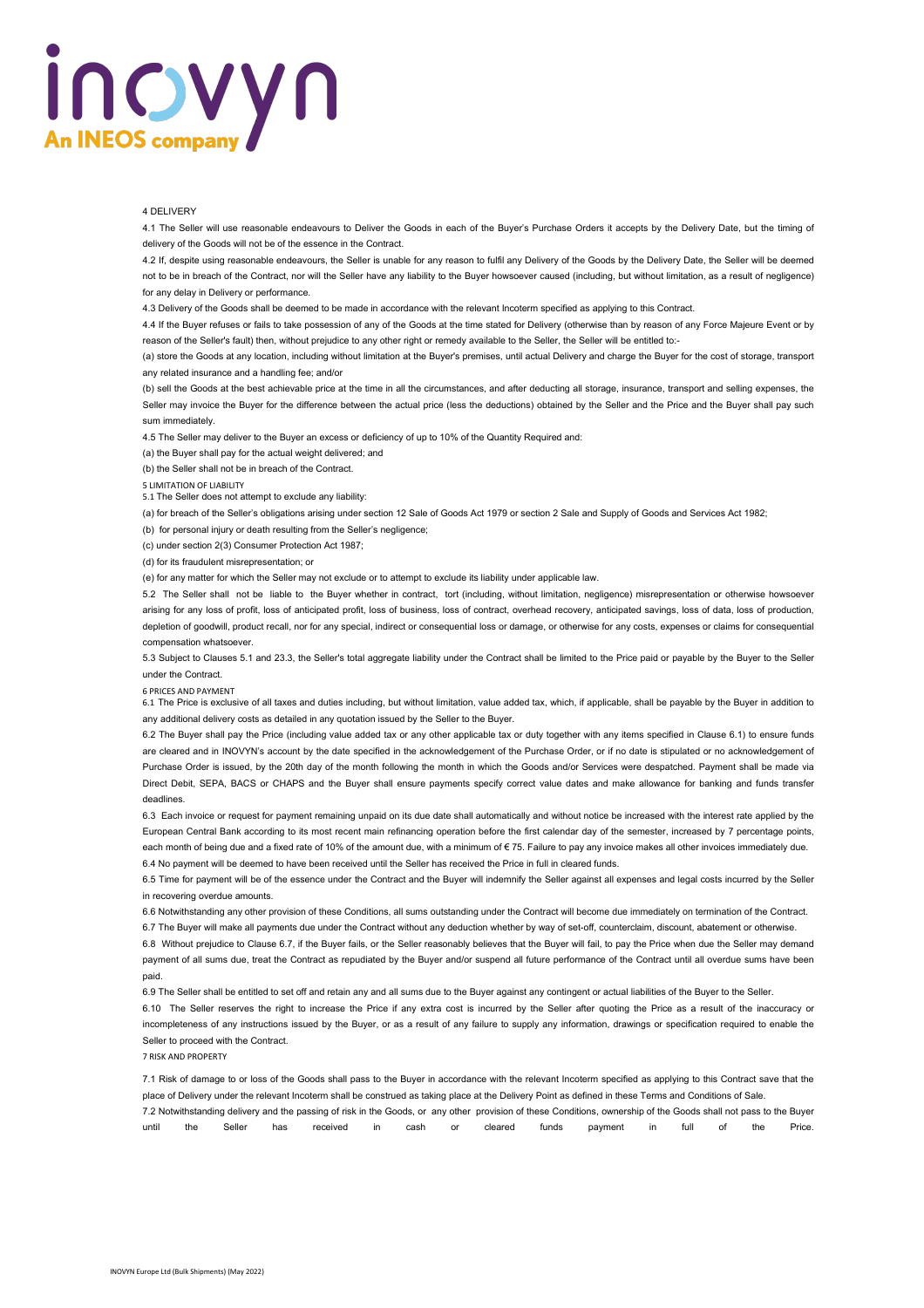# incyyn **An INEOS company**

7.3 Until ownership of the Goods has passed to the Buyer pursuant to Clause 7.2, the Buyer will:

(a) hold the Goods on a fiduciary basis as trustee of the Seller;

(b)) keep the Goods free from any charge, lien or other encumbrance;

(c) not destroy, deface or obscure any identifying mark on the Goods or their packaging;

(d) maintain the Goods in a satisfactory condition;

(e) insure the Goods for the Price in full on behalf of the Seller against all usual risks to the reasonable satisfaction of the Seller; and

(f) hold all proceeds of the insurance policy referred to in Clause 7.3(e) if any claim is made on the policy on trust for the Seller and not mix it with any other money or pay the proceeds into any overdrawn bank account.

7.4 Notwithstanding the provisions of Clause 7.3, the Buyer may resell, use or otherwise dispose of the Goods before ownership has passed to it only if any such sale, use or disposition will be effected in the ordinary course of the Buyer's business and will be a sale, use or disposition of the Seller's property on the Buyer's own behalf and the Buyer will deal as principal. The Seller shall, by reason of the relationship between the Buyer (as trustee) and of the Seller (as beneficiary) be and remain legally entitled to the proceeds of sale and the Buyer shall pay such proceeds of sale into a separate account or, otherwise, shall ensure that all of the proceeds of the sale are kept by or on behalf of the Buyer in a separate and identifiable form and not paid into an overdrawn bank account. Upon receipt of the proceeds of sale, the Buyer shall discharge its debt to the Seller and shall not use or deal with the proceeds of sale in any way whatsoever until such debt has been discharged

7.5 Until ownership in the Goods has passed pursuant to Clause 7.2, the Seller may recover the Goods at any time, and the Buyer grants to the Seller, its agents, employees and sub-contractors an irrecoverable licence at any time to enter any premises where the Goods are or may be stored. In the case of the Goods being stored on premises owned by a third party the Buyer shall procure such a right for the Seller.

7.6 The Buyer's right to possession of the Goods shall cease on the occurrence of any of the events set out in Clause 9 which would permit the Seller to terminate this Contract. In such circumstances, the Seller may upon notice enter any premises occupied by the Buyer where the Goods are stored and repossess the Goods and the Buyer shall procure a right for the Seller to enter any premises not occupied or owned by the Buyer.

### 8 EVENTS BEYOND THE CONTROL OF THE PARTIES

8.1 If either Party is prevented or delayed in the performance of any of its obligations by a Force Majeure Event then the Party so prevented or delayed will be excused from the performance of its obligations from the date of the occurrence of such Force Majeure Event for so long as such Force Majeure Event continues and shall not be deemed to be in breach of these Conditions or the Contract or otherwise liable to the other Party in any manner whatsoever.

8.2 On the occurrence of any Force Majeure Event, the Parties shall enter into bona fide discussions with a view to alleviating its effects and the Party prevented from performance by it shall use reasonable diligence to remove the cause of the Force Majeure Event (if capable of removal) and to enable its obligations hereunder to be performed. If any Force Majeure Event prevails for a continuous period in excess of 1 month, the Party not affected by the Force Majeure Event may give notice to terminate the Contract forthwith provided that the Parties have not previously agreed a course of action to deal with such Force Majeure Event. If such agreed course of action fails, the Party not affected by the Force Majeure may give notice to terminate the Contract forthwith provided the Force Majeure Event has already prevailed for a period of 1 month.

8.3 If at any time the Seller claims the existence of a Force Majeure Event in respect of its obligations under these Conditions or the Contract with regard to the supply of the Goods and/or Services, the Seller shall be entitled to allocate its product resources as in its reasonable discretion shall decide and the Buyer shall be entitled to obtain from any other person such quantity of the Goods and/or Services as the Seller is unable to supply.

8.4 The Seller reserves the right upon notice to the Buyer at least 14 days before the Delivery Date to vary the price of the Goods and/or Services to compensate for any significant increase which has arisen in the cost to the Seller of manufacturing or acquiring or delivering the Goods and/or Services. Upon receiving such notice, the Buyer shall be entitled to cancel the Purchase Order relating to the Goods and/or Services providing it serves notice to the Seller of cancellation within 7 days of its receipt of the Seller's notice.

#### 9 BUYER'S DEFAULT AND TERMINATION OF THE CONTRACT

9.1 Either Party shall be entitled to terminate the Contract immediately upon the occurrence of any of the following:

(a) the other Party being in material breach of any term of these Conditions and such breach not being capable of remedy;

(b) the other Party being in material breach of any term of these Conditions and failing to remedy such breach within 28 days of receipt of written notice specifying the breach and requiring it to be remedied;

(c) the other Party (being an individual or firm) becomes bankrupt or goes into sequestration, or (being a partnership) is wound up by the court or becomes bankrupt or goes into partnership administration or sequestration, or (being a body corporate) is wound up by the court or is voluntarily wound up by reason of its inability to pay its debts or an administrator or receiver is appointed of any part or all of its income or assets and in any case if the other Party enters into any informal or voluntary arrangement (whether or not in accordance with the Insolvency Act 1986) with or for the benefit of the general body of creditors of the individual, the partnership or the body corporate; or

(d) the other Party suffering the equivalent of any similar or analogous event in (c) (above) in any jurisdiction.

9.2 Without prejudice to any of its other rights or remedies, the Seller shall have the right to terminate the Contract without any liability to the Buyer if:

(a) in the reasonable opinion of the Seller after an inspection into the Buyer's financial or trade status or in light of any report considered by the Seller, the Seller at its absolute sole discretion deems that the Buyer may not be able to pay the Price; or

(b) the Seller receives written notice from any competent authority, or in its reasonable opinion decides, that any of the Goods are not or will not become REACH Compliant.

#### 10 CONFIDENTIALITY

10.1. Each Party hereby undertakes not at any time to divulge any of the terms of the Contract or use any information in relation to the other Party's business or any other information received from the other Party in relation to the Contract of a confidential or proprietary nature other than for the purposes expressly envisaged by these Conditions provided that the Seller can divulge such information to any party to whom it assigns or transfers all or part of this Contract.

10.2. The Parties shall meet the requirements of any applicable legislation in relation to the protection of information regarding identifiable individuals ("Personal Data"), including the General Data Protection Regulation 2016/679 · The Parties agree that Personal Data shall be considered as Confidential Information for the purpose of these Conditions".

11 OWNERSHIP OF INTELLECTUAL PROPERTY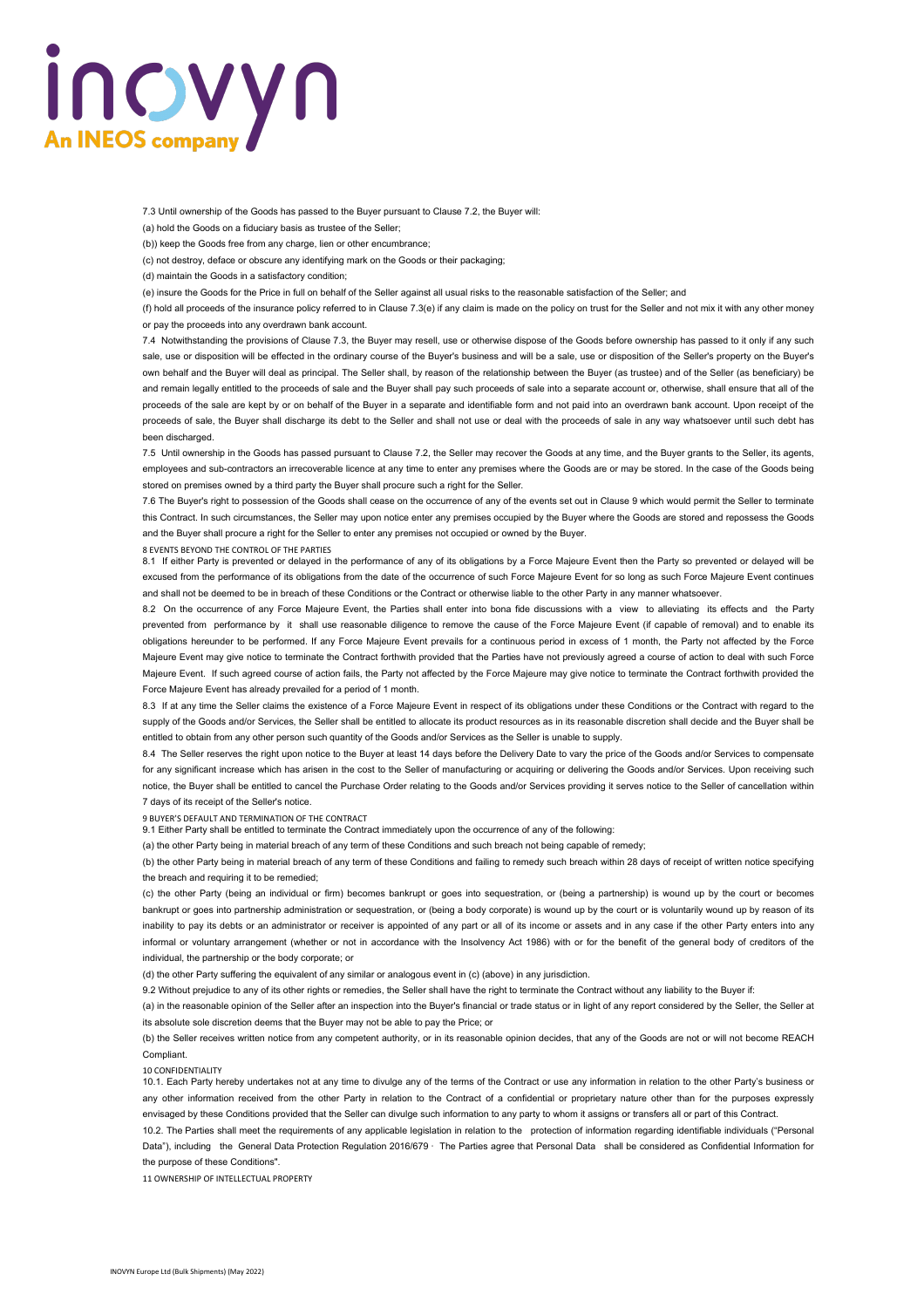# incwyn **An INEOS company**

11.1 The ownership of and sole rights to obtain the ownership of all Intellectual Property Rights relating to the Goods and/or the Services shall at all times be vested in the Seller and the Seller shall be responsible for the registration and other protection of such Intellectual Property Rights in the Goods and/or Services as the Seller deems fit.

11.2 The Buyer shall not use the Seller's name, logo or any other identification marks for the purpose of advertising or publicity without the prior written consent of the Seller.

11.3 If the Goods have been manufactured to the specification or design of the Buyer, the Buyer shall indemnify the Seller and keep the Seller indemnified from and against any and all losses, liabilities, costs, claims, demands, expenses and fees (including, but without limitation, legal and other professional fees), actions, proceedings, judgments awarded and damages suffered or incurred by the Seller arising out of or in connection with any infringement of any Intellectual Property Rights of any third party where such liability arises as a consequence of the specification or a modification of the specification supplied by the Buyer.

#### 12 SANCTIONS

12.1 The Buyer confirms that neither it nor any of its subsidiaries, nor any directors or officers of its subsidiaries:

(a) Is a Restricted Person;

(b) Save as disclosed to the other Party, is in breach of any Sanctions;

(c) Has engaged or is engaging, directly or indirectly, in any trade, business or other activities with or for the benefit of any Restricted Person that would reasonably be expected to result in the other Party being in breach of Sanctions or which is in breach of any Sanctions;

(d) Will directly or indirectly use, lend, contribute or otherwise make available all or any part of the Goods:

(i) For any trade, business or other activities of, with or involving, or for the benefit of, any person or entity that is subject to Sanctions, or owned or controlled or acting on behalf of a person or entity that is the subject of Sanctions; or

(ii) In any other manner that would reasonably be expected to result in the Seller being in breach of any Sanctions or becoming the subject of Sanctions.

12.2 The Buyer confirms that they will comply with all Sanctions.

12.3 The Buyer shall not engage in any conduct which would reasonably cause it or the Seller to become the subject of Sanctions.

12.4 The Buyer shall, to the extent permitted by law, promptly upon becoming aware of them supply to the Seller details of any claim, action, suit, proceeding or investigation against it with respect to Sanctions by a Sanctions Authority.

12.5 Without affecting any other right or remedy available to it, the Seller may at its sole discretion terminate the Contract with immediate effect by giving notice to the Buyer if:

(a) The Buyer commits a breach of this Clause 14 which breach is irremediable or (if such breach is remediable) fails to remedy that breach within a period of 14 days after being notified to do so; or

(b) The Contract would, or in the Seller's reasonable opinion would, result in a breach by the Parties or any of their subsidiaries in respect of Sanctions.

12.6 The Seller will not be liable for any loss, damage, cost or expense suffered by the Buyer by reason of the Seller's terminating the Contract pursuant to Clause 12.

12.7 The Buyer will be liable for all loss, damage, cost or expense suffered by the Seller by reason of the Seller's terminating the Contract pursuant to Clause 12. 12.8 The Seller is permitted to disclose to any relevant Sanctions Authority such documentation or information as may be required.

12.9 The Parties will cooperate as necessary and without unreasonable delay to provide any documentation or information as may be required by any relevant Sanctions Authority.

12.10 Where required by the Seller, the Buyer shall at its own cost ensure that it complies with all Sanctions.

13 ANTI-BRIBERY LEGISLATION

13.1 The Buyer shall, and shall procure that its directors, officers, agents, sub-contractors, Affiliates and employees shall, whether directly or indirectly in connection with this Contract:

(a) Not commit any act or omission which causes or could cause either of the Parties to breach, or commit an offence under, any Anti-Bribery Legislation; and (b) Comply with all applicable Anti-Bribery Legislation.

13.2 The Buyer shall promptly notify the Seller of:

(a) Any claim, proceeding, formal notice or investigation with respect to Anti-Bribery Legislation, whether directly or indirectly in connection with this Contract and (b) Any breach of this clause

13.3 If the Buyer breaches Clause 13.1 or Clause 13.2:

(a) Without affecting any other right or remedy available to it, the Seller may at its sole discretion terminate the Contract with immediate effect by giving notice to the Buyer; and

(b) Without prejudice to the Seller's other rights and remedies, the Buyer shall indemnify and keep the Seller indemnified from and against all liabilities, direct, indirect and consequential losses, damages, claims, proceedings and legal costs, judgments and expenses which the Seller incurs or suffers directly or indirectly in any way as a result of any breach by the Buyer of any of its obligations under this Clause 13 of this Contract, including without limitation, the costs of selling the Goods to a person or entity other than the Buyer.

14 INDEMNITY

Without prejudice to any rights or remedies implied by statute or common law or under any provision of these Conditions or the Contract, the Buyer shall indemnify the Seller and keep the Seller indemnified in full against any and all losses, liabilities, costs, claims, demands, expenses and fees (including, but without limitation, legal and other professional fees), actions, proceedings, judgments awarded and damages suffered or incurred by the Seller arising out of or in connection with any and all acts and omissions of the Buyer, its employees, agents or sub-contractors relating to the use, misuse, marketing, advertising and sale of the Goods and/or Services.

15 HEALTH AND SAFETY

Goods supplied by the Seller to its own specification or design are designed to be safe and without risk to health provided they are used strictly in accordance with any instructions or information issued by the Seller as to their use and are also used with any necessary safety precautions. If the Buyer is unclear as to the correct use of the Goods it should immediately contact the Seller for clarification. It is the responsibility of the Buyer to meet all safety standards in the application, use and sale of the Goods.

16 COSTS AND EXPENSES

Each Party shall be responsible for all the costs and expenses incurred by it in connection with and incidental to the preparation and completion of each Contract.